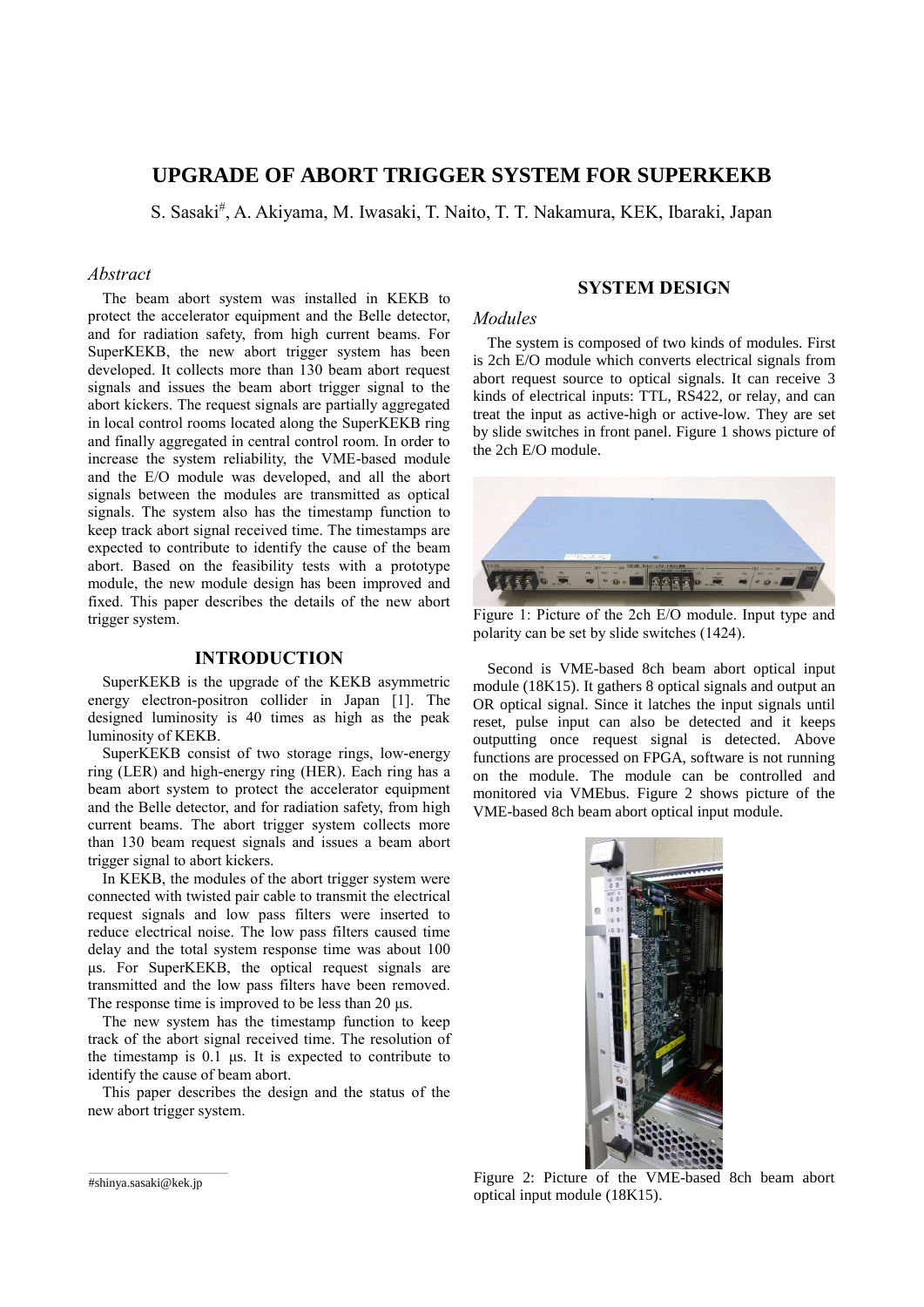#### *Timestamps*

Abort request signals are usually occurred sequentially. Therefore an order of the request signals are important to identify a cause of the beam abort. The new abort trigger system records timestamps when it received the request signal. The timestamps reveal the order of sequential request signal.



Figure 3: Timing diagram of two counters for timestamps. Internal clock counter counts up at 10 MHz. When the module detects an abort request signal the counters are latched until reset.

The timestamps are generated from two counters, an internal clock counter and a trigger pulse counter, in 18K15. The internal clock counter count up at 10 MHz synchronized to FPGA operation clock. The trigger pulse counter counts an external clock. Each counter is 32-bit and cleared when the module is reset. The internal clock counter is also cleared when the external clock input is detected. After the module reset, each counter starts to count up after the external clock is detected. The external clock synchronize the counters of the all modules in the system. When the module detects an abort request signal the counters are latched until reset. Figure 3 shows the timing diagram of the counter.

The resolution of the timestamp is 0.1 μs since the internal clock counter counts up at 10 MHz. We can notice relative time differences from the counters. However absolute time cannot be calculated without software processing. We can calculate absolute time with the time when an external clock source send a signal.

# *System Configuration*

Figure 4 shows entire system configuration. The electrical abort request signals from equipment are converted to optical signals on 1424 E/O modules. The optical signals are partially aggregated in Local Control Rooms (LCR) located along the SuperKEKB ring and finally aggregated in Central Control Room (CCR). The longest distance from LCR to CCR is 2 km and its transmission time is about 10 μs.

The system needs external clock source to synchronize the timestamp among 18K15s. We use a software trigger system [2] as external clock. It provides the synchronization pulse and/or the interrupt signal to Input/Output Controllers (IOCs) or devices. The time when the software trigger system send a synchronization trigger is recorded on the IOC at CCR.



Figure 4: Schematic diagram of the abort trigger system for SuperKEKB. Abort request signals are converted to optical signals on E/O modules and aggregated on VME-based modules. The signals are partially aggregated in LCR and finally aggregated in CCR. The time when EVT (EVent Transmitter module) send a synchronization trigger is recorded on the IOC at CCR.